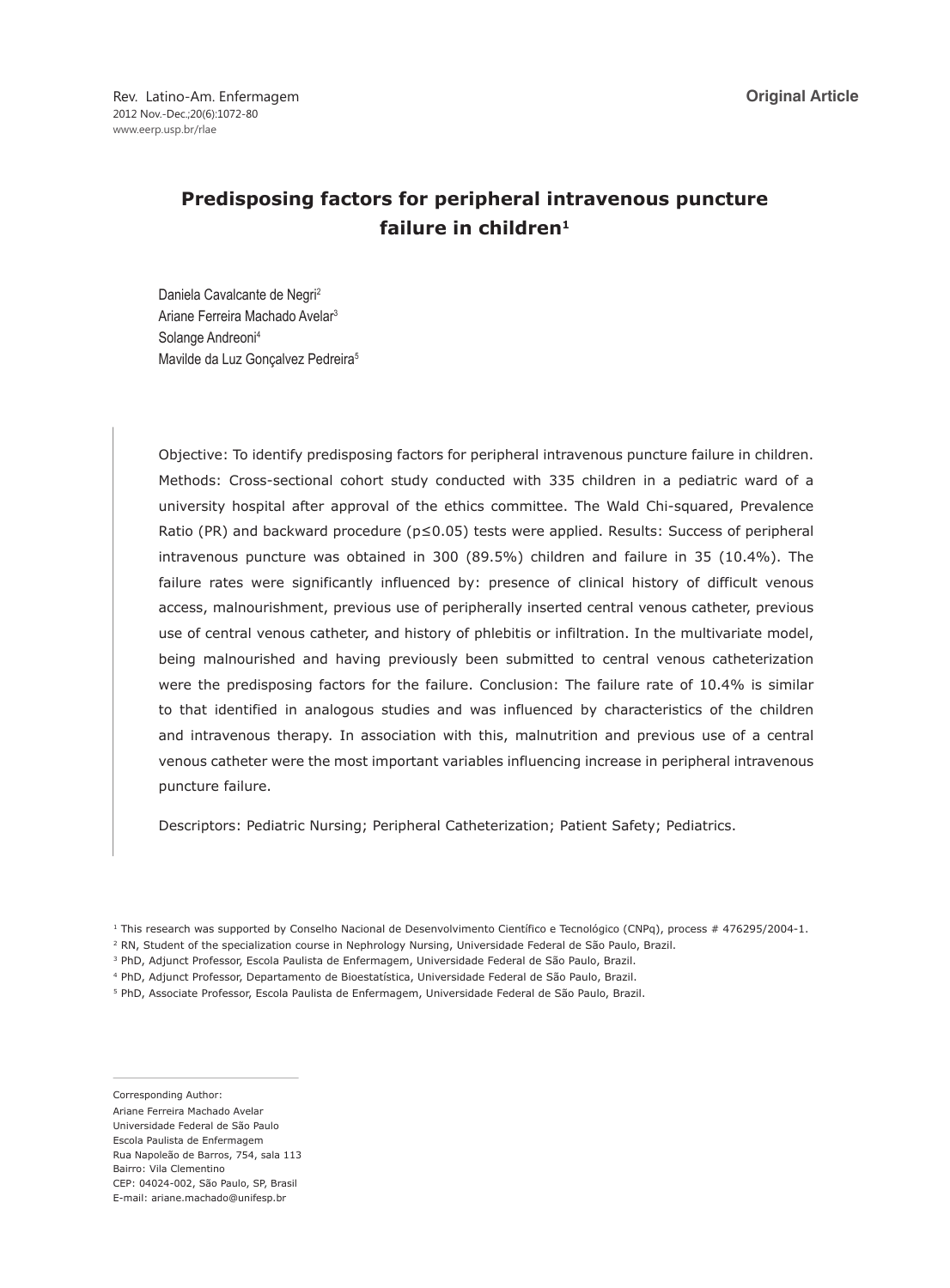# **Fatores predisponentes para insucesso da punção intravenosa periférica em crianças**

Objetivo: verificar fatores predisponentes para o insucesso da punção intravenosa periférica realizada em crianças. Método: trata-se de estudo de coorte transversal, realizado com 335 crianças internadas em unidade pediátrica de um hospital universitário, após aprovação do mérito ético. Utilizaram-se testes qui-quadrado de Wald, razão de prevalência (RP) e procedimento de backward (p≤0,05). Resultados: evidenciou-se sucesso da punção em 300 (89,5%) crianças e insucesso em 35 (10,4%). Influenciaram significantemente as proporções de fracasso: apresentar história clínica para dificuldade na punção, estar desnutrido, uso prévio de cateter central de inserção periférica, uso prévio de cateter venoso central e antecedentes de flebite e de infiltração. No modelo multivariado, estar desnutrido e ter sido submetido previamente a cateterização venosa central foram os fatores predisponentes para o insucesso. Conclusões: a proporção de 10,4% de insucesso na punção é similar à identificada em estudos sobre a temática e foi influenciada por características da criança e da terapia. Em associação, as variáveis desnutrição e uso prévio de cateter venoso central foram as características mais importantes para o aumento da proporção de insucesso da punção intravenosa periférica. Este estudo traz novas evidências sobre os fatores de risco que contribuem para o insucesso na punção intravenosa periférica de crianças, constituindo aspecto a ser considerado no planejamento e execução da prática assistencial de enfermagem pediátrica, com vistas à obtenção de melhores resultados na punção intravenosa periférica e promoção da segurança do paciente.

Descritores: Enfermagem Pediátrica; Cateterismo Periférico; Segurança do Paciente; Pediatria.

## **Factores predisponentes para fracaso de la punción intravenosa periférica en niños**

Objetivo: Verificar factores predisponentes para el fracaso de la punción intravenosa periférica realizada en niños. Método: Estudio de cohorte transversal realizado con 335 niños internados en unidad pediátrica de un hospital universitario, después de la aprobación del mérito ético. Se utilizaron testes Jue-cuadrado de Wald, Razón de Superioridad (RP) y procedimiento de backward (p≤0,05). Resultados: se evidenció éxito de la punción en 300 (89,5%) niños e fracaso en 35 (10,4%). Influenciaron significantemente las proporciones de fracaso: presentar historia clínica para dificultad en la punción, estar desnutrido, uso previo de catéter central de inserción periférica, uso previo de catéter venoso central y antecedentes de flebitis y de infiltración. En el modelo multivariado, estar desnutrido y haber sido sometido antepasadamente a cateterización venosa central fueron los factores predisponentes para el fracaso. Conclusiones: La proporción del 10,4% de fracaso en la punción es análogo a la identificada en estudios sobre la temática y fue influenciada por características del niño y de la terapia. En asociación, a las variables desnutrición y uso previo de catéter venoso central fueron a las características más importantes para el aumento de la proporción de fracaso de la punción intravenosa periférica. Este estudio trae nuevas evidencias sobre los factores de riesgo que aportan para el fracaso en la punción intravenosa periférica de niños, constituyendo aspecto a ser considerado en la planificación y ejecución de la práctica asistencial de enfermería pediátrica, con vistas a la obtención de mejores resultados en la punción intravenosa periférica y promoción de la seguridad del paciente.

Descriptores: Enfermería Pediátrica; Cateterismo Periférico; Seguridad del Paciente; Pediatría.

### **Introduction**

Obtaining peripheral intravenous access is the most-commonly carried out invasive procedure in health institutions. It is estimated that more than 70% of hospitalized patients are subjected to peripheral

intravenous puncture (PIP), with the catheters remaining in place for a considerable part of the time that the patients remain hospitalized<sup>(1-2)</sup>.

One of the largest research projects conducted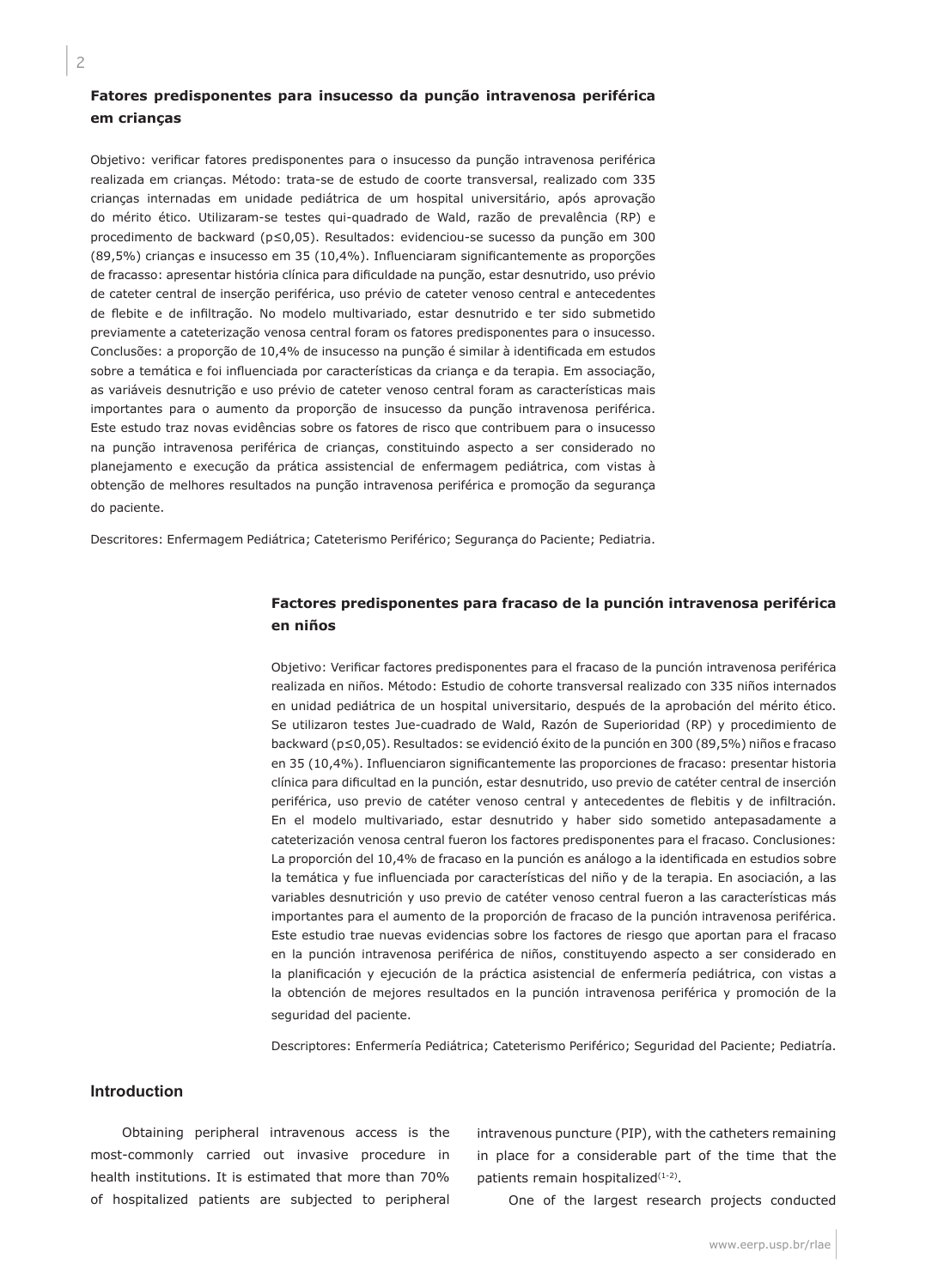on this issue, with 592 children and 1135 attempts at puncture carried out by 143 nurses, observed a rate of failure of 10%, although around 50% of the first attempts failed. On average, each child was submitted to 2.1 attempts at obtaining intravenous  $\arccos(s)$ .

Thus, in analyzing this intervention in children, one may observe specific issues related to the anatomical, physiological and cognitive characteristics inherent to the age range, which may influence the intervention's success. Studies undertaken with children have shown failure rates for the procedure varying from 9 to  $36\%^{(4-7)}$ . The factors which determine the outcome, however, are not well explained in the literature in the area.

Knowing such factors may provide support for advancing changes and innovations in care, so as to obtain results which are safer and more efficient and beneficial for the children. Thus, this study aimed to ascertain characteristics of the children and of the peripheral intravenous therapy (PIT) which may constitute predisposing factors for failure in PIP and sought to determine the predictive or influencing variables for this outcome.

# **Method**

This is a cross-sectional cohort study, undertaken with 335 children and adolescents submitted to PIP with over-the-needle catheters, hospitalized in the children's surgical unit of a university hospital in São Paulo. These children and adolescents participated in a prospective and randomly interventional study, following the agreement of the children (when possible) and of their parents or guardians to participate in the study.

The present investigation's study variables were obtained based on analysis of the data base of the study mentioned above, after approval by the institution's Research Ethics Committee, Decision #0402/06, as an addendum.

On admission to the unit where the study was taking place, and after being recommended for the use of PIT, the condition of the peripheral veins was inspected, for evaluation of the places available for PIP. This was based on a scale developed by the researchers, and based on visualization and palpation of the peripheral veins, in accordance with the body segments. In all the children, the catheters were inserted by pediatric nurses with experience in the area of more than one year.

The first need for PIP carried out in the child's hospitalization in the unit was considered for analysis. Although the maximum number of attempts at the time of the PIP was not pre-established in care protocols, but no more than four attempts were made. In addition, the last attempt at PIP was considered for analysis.

For this analysis, the obtaining of peripheral intravenous access was considered as a dependent variable, and categorized as 'yes' or 'no'. The definition for 'yes' (success) was the insertion of the catheter into the vein without resistance to progression characterized by blood reflux, infusion of 2 ml of NaCl 0.9%, an absence of complaints of pain from the child, and without alteration on inspection and palpation of the catheter insertion site $(4,8-9)$ ; 'no' (failure) was the absence of the above-mentioned conditions.

The study's explanatory variables were selected considering factors which were intrinsic and extrinsic to the child, which could influence the accomplishment of the PIP. As a result, three groups of variables were selected, relative to the children, to previous PIT, and to the current PIP.

The variables relative to the children were: age in months (calculated by the difference between the data of the PIP and the child's date of birth), sex (male or female), skin color (white/yellow, dark or black) and PIP of the dominant limb (left, right or undetermined). The anthropometric data, weight and stature were evaluated with the aim of identifying the child's nutritional state (malnourished or not), according to the Z score. The presence of any clinical history which could make PIP difficult (yes or no) was also evaluated: these were prematurity, chronic illness, vascular disease, infection, edema, altered peripheral perfusion, muscular spasms, hyperactivity, prolonged surgical treatment, prolonged peripheral intravenous therapy, use of vesicant medications, signs of skin lesions, and others.

For the variables relative to previous intravenous therapy (IVT), the researchers considered the occurrences (yes or no) of: previous hospitalizations, previous use of IVT, type of catheter previously used (peripheral venous catheter – PVC, central venous catheter – CVC, and/or peripherally-inserted central catheter - PICC) and antecedents of phlebitis and infiltrations as local complications of the IVT.

The variables relative to PIP were: use of vascular ultrasonography to guide puncture (yes or no), carrying out preparation of the child with a therapeutic toy or reading and explanatory manuals about the procedure (yes or no), caliber of the catheter (22Gauge (G) or 24G), method of puncture (direct or indirect) and use of tourniquet (yes or no).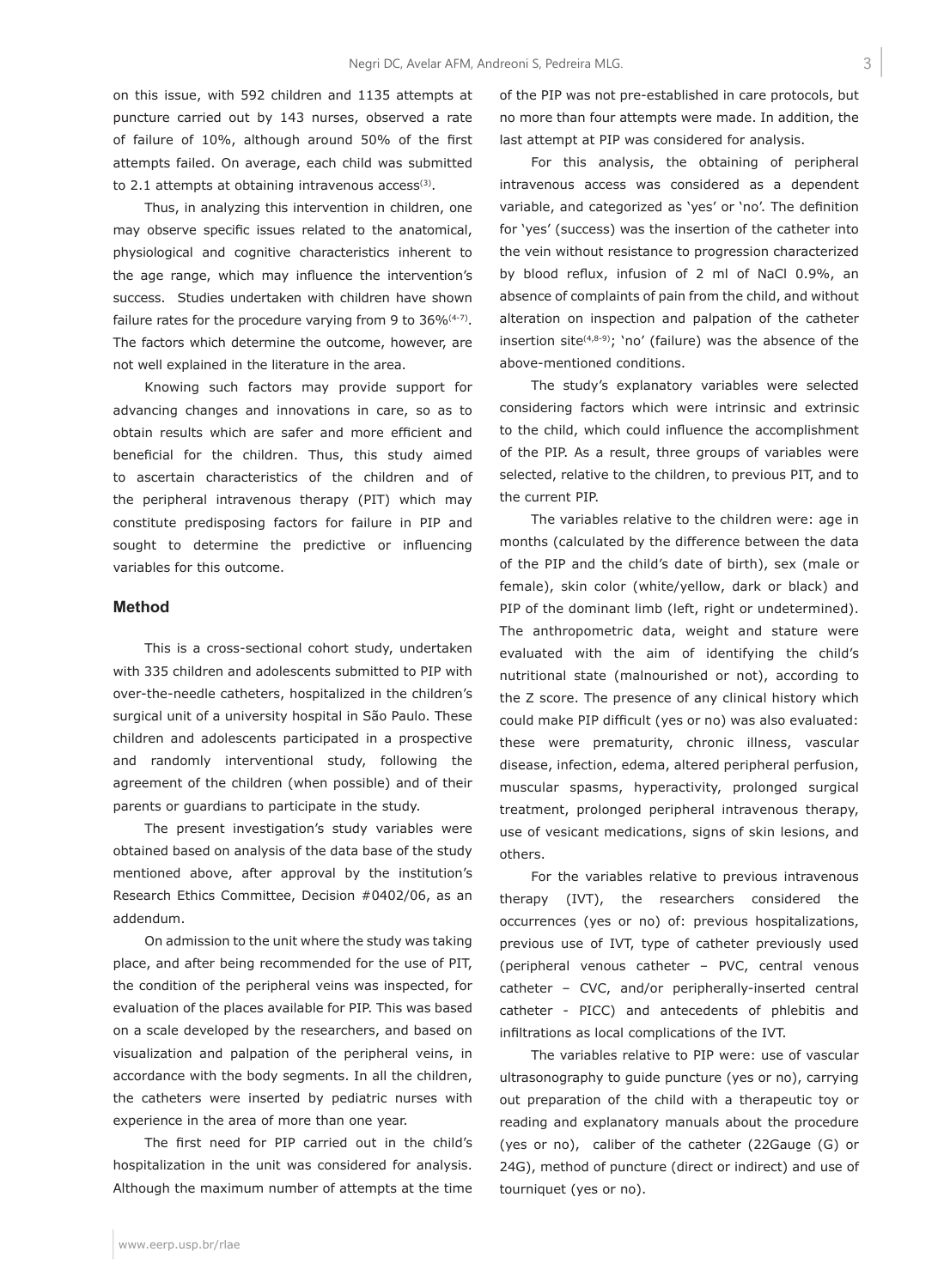4

The collected data was tabulated in electronic spreadsheets in the data file *Statistical Package for the Social Sciences* (SPSS), version 15.0. The categorical variables are described with their absolute and relative frequencies, and the numerical variables with averages and standard variations. The associations between the demographic variables, previous IVT and obtaining PIP access were evaluated calculating the prevalence ratio (PR) of not obtaining intravenous access over obtaining successful access. For that purpose, binomial regression models were used, using the Poisson approximation, logarithmic link function and robust variance<sup>(10)</sup>. A backward procedure for removal of variables was used to verify which factors best explain the differences in obtaining peripheral venous access. A significance level of 0.05 was set in all analyses.

#### **Results**

Evidence was provided for the success of PIP in 330 (89.6%) of the 335 children studied, and failure in 35 (10.4%). The reasons for failure were hematoma (18: 51.5%) followed by vein transfixation (9; 27.5%), inefficient puncture (5; 14.3%) and others (3; 8.6%). The distributions of the children in terms of obtaining of access, according to their demographic characteristics, previous IVT and current PIP, are presented in Tables 1, 2 and 3, respectively.

As shown in Table 1, the majority of the children were of school age, Caucasian, with the right limb dominant, not malnourished and with homogenous distribution in relation to sex and presence of clinical history of failure in PIP. Among the demographic characteristics, differences were not found between the ratios for failure in relation to age, sex, skin color or which upper limb was dominant. However, statistically significant differences were found in regard to having a clinical history for failure in PIP (PR=2.78; p=0.004) and being malnourished. (PR=2.32; p=0.021).

|        |  | Table 1 – Children's demographic characteristics, in relation to whether peripheral intravenous access was obtained |  |  |  |  |
|--------|--|---------------------------------------------------------------------------------------------------------------------|--|--|--|--|
| or not |  |                                                                                                                     |  |  |  |  |

| <b>Total</b>                       |               | Obtaining of peripheral intravenous access |               |                                                 |               |                 |               |  |  |
|------------------------------------|---------------|--------------------------------------------|---------------|-------------------------------------------------|---------------|-----------------|---------------|--|--|
| <b>Variables</b>                   | n (%)         | Yes<br>n (%)                               | No<br>n (%)   | $\chi_{\mathsf{w}}^{\scriptscriptstyle 2\star}$ | $p^{\dagger}$ | $PR^{\ddagger}$ | CI95%§        |  |  |
| Total                              | 335 (100)     | 300 (89.55)                                | 35 (10.45)    |                                                 |               |                 |               |  |  |
| Age (months)                       |               |                                            |               | 0.89                                            | 0.346         | 1.0             | $0.99 - 1.00$ |  |  |
| Average                            | 92.1          | 92.9                                       | 77.6          |                                                 |               |                 |               |  |  |
| Minimum-Maximum                    | $0.4 - 213.6$ | $0.4 - 213.6$                              | $0.4 - 204.2$ |                                                 |               |                 |               |  |  |
| Sex                                |               |                                            |               |                                                 |               |                 |               |  |  |
| Male                               | 187 (55.7)    | 171 (91.4)                                 | 16(8.6)       |                                                 |               | $\mathbf{1}$    |               |  |  |
| Female                             | 148 (44.3)    | 129 (87.2)                                 | 19 (12.8)     | 1.60                                            | 0.206         | 1.50            | $0.80 - 2.82$ |  |  |
| Skin color                         |               |                                            |               |                                                 |               |                 |               |  |  |
| White/red                          | 162(48.4)     | 147 (90.7)                                 | 15(9.3)       |                                                 |               | $\mathbf{1}$    |               |  |  |
| Dark                               | 123 (36.7)    | 109 (88.6)                                 | 14(11.4)      | 0.34                                            | 0.557         | 1.23            | $0.62 - 2.45$ |  |  |
| <b>Black</b>                       | 50(14.9)      | 44 (88.0)                                  | 6(12.0)       | 0.32                                            | 0.569         | 1.30            | $0.53 - 3.16$ |  |  |
| Clinical history of failure in PIP |               |                                            |               |                                                 |               |                 |               |  |  |
| No                                 | 176 (52.5)    | 166 (94.3)                                 | 10(5.7)       |                                                 |               | $\mathbf{1}$    |               |  |  |
| Yes                                | 159 (47.5)    | 134 (84.3)                                 | 25(15.7)      | 8.09                                            | 0.004         | 2.78            | 1.37-5.58     |  |  |
| PIP of dominant limb               |               |                                            |               |                                                 |               |                 |               |  |  |
| Right                              | 263 (78.5)    | 239 (90.9)                                 | 24(9.1)       |                                                 |               | $\mathbf{1}$    |               |  |  |
| Left                               | 27(8.1)       | 23 (85.2)                                  | 4(14.8)       | 0.94                                            | 0.333         | 1.62            | $0.61 - 4.33$ |  |  |
| Not determined                     | 45 (13.4)     | 38 (84.4)                                  | 7(15.6)       | 1.80                                            | 0.180         | 1.71            | 0.78-3.72     |  |  |
| <b>Nutritional status</b>          |               |                                            |               |                                                 |               |                 |               |  |  |
| Not malnourished                   | 297 (88.7)    | 270 (90.9)                                 | 27(9.1)       |                                                 |               | 1               |               |  |  |
| Malnourished                       | 38 (11.3)     | 30 (78.9)                                  | 8(21.1)       | 5.33                                            | 0.021         | 2.32            | 1.14-4.73     |  |  |

PIP: Peripheral intravenous puncture, \* Wald Chi-squared test; † Significance; \* Prevalency Ratio (PR); § Confidence Interval

The predominant characteristics of previous IVT include: children who had been hospitalized previously, without antecedents of complications, who had used

PIC, but who had not used CVC and/or PICC. It was shown that for determining the predisposing factors in relation to use of IVT prior to the time of puncture, prior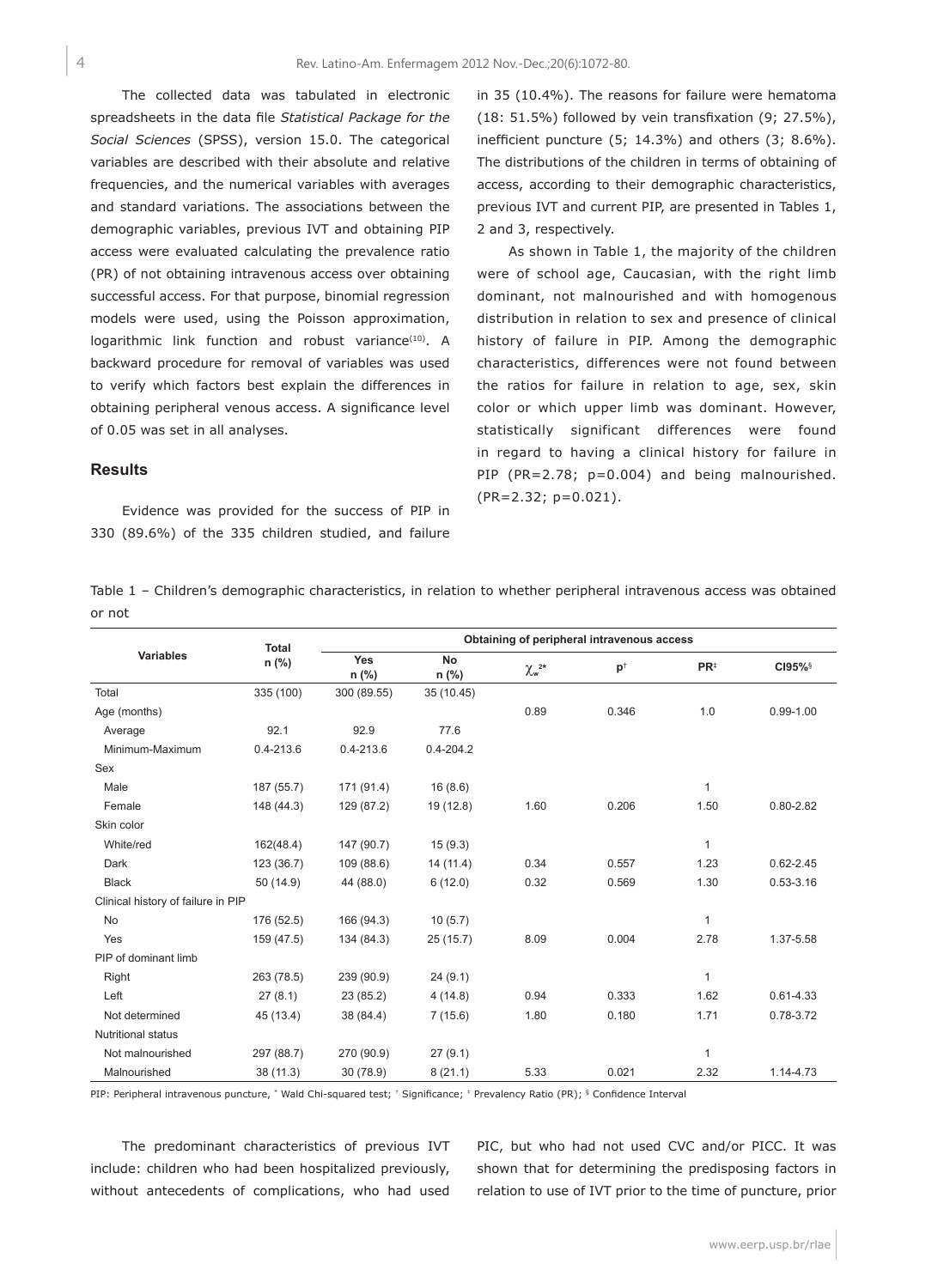hospitalization did not present a statistically significant difference. The previous use of IVT and the previous use of PIC were marginally significant. However, previous use of a PICC (PR=5.14; p<0.001), previous use of CVC (PR=4.06; p<0.001) and having antecedents of complications (PR=2.58; p=0.005), presented statistically significant differences (Table 2).

|                              | <b>Total</b> |              | Obtaining of peripheral intravenous access |                              |         |              |               |
|------------------------------|--------------|--------------|--------------------------------------------|------------------------------|---------|--------------|---------------|
| <b>Variables</b>             | $n$ (%)      | Yes<br>n (%) | <b>No</b><br>n (%)                         | $\chi_{\sf w}^{\;\;{\sf 2}}$ | p       | PR           | CI95%         |
| Total                        | 335 (100)    | 300 (89.55)  | 35 (10.45)                                 |                              |         |              |               |
| Previous hospitalization     |              |              |                                            |                              |         |              |               |
| No                           | 72 (21.5)    | 67 (93.1)    | 5(6.9)                                     |                              |         | 1            |               |
| Yes                          | 263 (78.5)   | 233 (88.6)   | 30(11.4)                                   | 1.14                         | 0.285   | 1.64         | $0.66 - 4.08$ |
| Previous use of IVT          |              |              |                                            |                              |         |              |               |
| No                           | 80 (23.9)    | 76 (95.0)    | 4(5.0)                                     |                              |         | 1            |               |
| Yes                          | 255 (76.1)   | 224 (87.8)   | 31(12.2)                                   | 2.97                         | 0.085   | 2.43         | 0.89-6.68     |
| Antecedents of complications |              |              |                                            |                              |         |              |               |
| No                           | 290 (86.6)   | 265 (91.4)   | 25(8.6)                                    |                              |         | $\mathbf{1}$ |               |
| Yes                          | 45 (13.4)    | 35(77.8)     | 10(22.2)                                   | 7.84                         | 0.005   | 2.58         | 1.30-5.00     |
| Use of PIC                   |              |              |                                            |                              |         |              |               |
| No                           | 83 (24.8)    | 79 (95.2)    | 4(4.8)                                     |                              |         | 1            |               |
| Yes                          | 252 (98.8)   | 221 (87.7)   | 31(12.3)                                   | 3.30                         | 0.069   | 2.55         | $0.93 - 7.02$ |
| Use of CVC                   |              |              |                                            |                              |         |              |               |
| <b>No</b>                    | 301 (89.9)   | 227 (90.4)   | 24(9.6)                                    |                              |         | $\mathbf{1}$ |               |
| Yes                          | 34 (13.3)    | 23(67.6)     | 11(32.4)                                   | 19.65                        | < 0.001 | 4.06         | 2.18-7.54     |
| Use of PICC                  |              |              |                                            |                              |         |              |               |
| No                           | 329 (98.2)   | 297 (90.3)   | 32(9.7)                                    |                              |         | 1            |               |
| Yes                          | 6(2.4)       | 3(50.0)      | 3(50.0)                                    | 13.75                        | < 0.001 | 5.14         | 2.16-12.21    |

|  |  |  |  |  |  |  | Table 2 - Characteristics of previous intravenous therapy according to obtaining peripheral venous access or not |
|--|--|--|--|--|--|--|------------------------------------------------------------------------------------------------------------------|
|--|--|--|--|--|--|--|------------------------------------------------------------------------------------------------------------------|

IVT; peripheral intravenous therapy; PIC: peripheral intravenous catheter; CVC: central venous catheter; PICC peripherally-inserted central catheter; χ<sub>w</sub><sup>2</sup>: Wald Chi-squared test; PR: Prevalency Ratio; CI: Confidence Interval

Regarding the characteristics of the materials and techniques used, the majority of the children received preparation before the procedure, the most-used method for puncture was 'indirect', with a 24G catheter and use of a tourniquet. When the outcome is associated with the variables relative to the current PIP, it may be verified that the use of US to guide the puncture, along with the method of puncture, did not present a significant association with the PIP's failure. The preparation of the child for the procedure, the calibre of catheter and the use of a tourniquet on the limb, however, showed marginal significance (Table 3).

Table 3 – Characteristic of the current peripheral intravenous puncture according to obtaining peripheral intravenous access or not

|                          |                         | Obtaining of peripheral intravenous access |               |                       |       |              |               |  |  |
|--------------------------|-------------------------|--------------------------------------------|---------------|-----------------------|-------|--------------|---------------|--|--|
| <b>Variables</b>         | <b>Total</b><br>$n$ (%) | <b>Yes</b><br>$n$ (%)                      | No<br>$n$ (%) | $\chi_{\mathsf{w}}^2$ | p     | <b>PR</b>    | CI95%         |  |  |
| Total                    | 335 (100)               | 300 (89.55%)                               | 35(10.45%)    |                       |       |              |               |  |  |
| Use of US                |                         |                                            |               |                       |       |              |               |  |  |
| <b>No</b>                | 164 (49.0)              | 151 (92.1)                                 | 13(7.9)       |                       |       | 1            |               |  |  |
| Yes                      | 171(51.0)               | 149 (87.1)                                 | 22 (12.9)     | 2.12                  | 0.145 | 1.62         | $0.85 - 3.11$ |  |  |
| Preparation of the child |                         |                                            |               |                       |       |              |               |  |  |
| Yes                      | 312(93.1)               | 282 (89.6)                                 | 30(10.4)      |                       |       | 1            |               |  |  |
| <b>No</b>                | 23(6.9)                 | 18 (78.3)                                  | 5(21.7)       | 3.57                  | 0.059 | 2.26         | 0.97-5.27     |  |  |
| Caliber of the catheter  |                         |                                            |               |                       |       |              |               |  |  |
| 22G                      | 61(18.2)                | 57 (98.3)                                  | 1(1.7)        |                       |       | $\mathbf{1}$ |               |  |  |

www.eerp.usp.br/rlae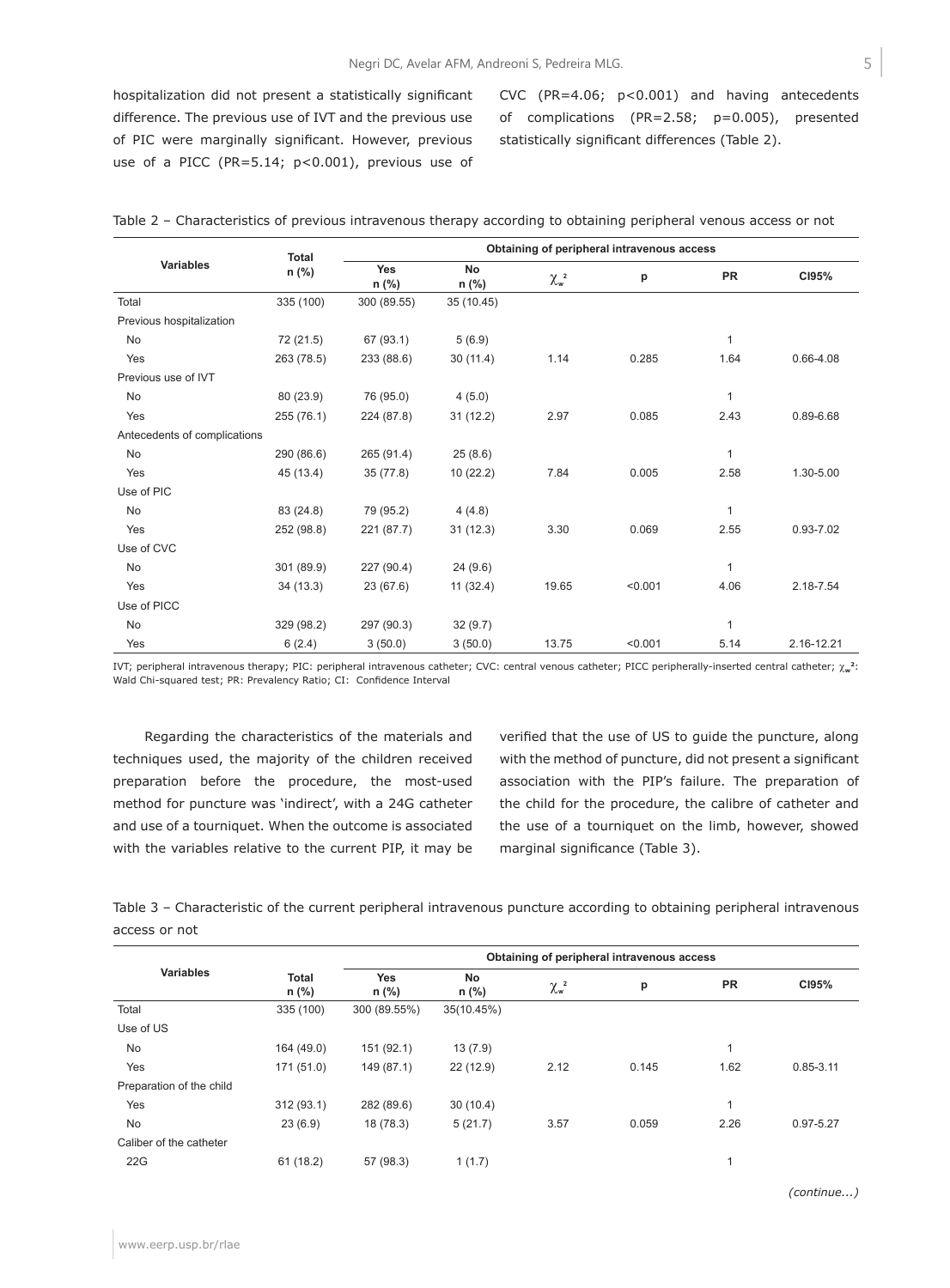#### Table 3 - (continuation)

|                    |                         | Obtaining of peripheral intravenous access |             |                       |       |           |               |  |  |  |
|--------------------|-------------------------|--------------------------------------------|-------------|-----------------------|-------|-----------|---------------|--|--|--|
| <b>Variables</b>   | <b>Total</b><br>$n$ (%) | Yes<br>$n$ (%)                             | No<br>n (%) | $\chi_{\mathsf{w}}^2$ | p     | <b>PR</b> | C195%         |  |  |  |
| 24G                | 274 (81.8)              | 243 (87.7)                                 | 34(12.3)    | 3.82                  | 0.051 | 7.12      | 0.99-50.96    |  |  |  |
| Method of puncture |                         |                                            |             |                       |       |           |               |  |  |  |
| Direct             | 132 (39.4)              | 119 (90.2)                                 | 13(9.8)     |                       |       |           |               |  |  |  |
| Indirect           | 203 (60.6)              | 181 (89.2)                                 | 22(10.8)    | 0.08                  | 0.773 | 1.10      | $0.58 - 2.11$ |  |  |  |
| Use of tourniquet  |                         |                                            |             |                       |       |           |               |  |  |  |
| Yes                | 328 (97.9)              | 295 (89.9)                                 | 33(10.1)    |                       |       |           |               |  |  |  |
| No.                | 7(2.1)                  | 5(71.4)                                    | 2(28.6)     | 2.83                  | 0.092 | 2.84      | 0.84-9.57     |  |  |  |

US: Ultrasound;  $\chi_{\mathbf{w}}^2$ : Wald Chi-squared test, PR: Prevalency Ratio; CI: Confidence Interval

|                                                   |  | The multivariate model, as shown in Table 4, |  |  |  |
|---------------------------------------------------|--|----------------------------------------------|--|--|--|
| demonstrated - associated with PIP failure rate - |  |                                              |  |  |  |

malnutrition (PR=2.15 CI 95% [1.09; 4.23]) and previous use of CVC (PR=3.90 CI 95% [2.12; 7.20]).

Table 4 – Final adjusted multivariate model

| <b>Variables</b>    | No obtaining of PIVA<br>(%) | χw <sub>2</sub> |         | <b>RP</b> | IC95%     |
|---------------------|-----------------------------|-----------------|---------|-----------|-----------|
| Malnutrition        | 15.2%                       | 4.93            | 0.026   | 2.15      | 1.09-4.23 |
| Previous use of CVC | 27.6%                       | 19.11           | < 0.001 | 3.90      | 2.12-7.20 |

CVC: central venous catheter; PIVA: peripheral intravenous access;  $\chi_{\bf w}^2$ : Wald Chi-squared test, PR: Prevalency Ratio; CI: Confidence Interval

### **Discussion**

In the present study, the researchers analyzed the predisposing factors to failure of PIP, compared proportionately to the group which obtained success in puncture. Failure in PIP was evidenced in 10.4% of the children, a proportion which is found in studies undertaken in the area of pediatry in other countries<sup>(5-7)</sup>. Research on adults shows similar failure rates(4,9).

The most prevalent reason for failure in PIP was hematoma, in around half of the patients. So as to prevent this type of complication, attention should be drawn to the positioning of the tourniquet as distal as possible to the area of insertion of the catheter, with a view to reducing intravascular pressure $(11)$  and, therefore, reduce the chance of rupturing the vessel in the moment of puncture. Recognizing the possible reasons for failure can help the health professional in the preventive management of potential causes through the use of techniques such as the appropriate use of the tourniquet. However, as the use of the tourniquet was predominant, it was not possible to analyze the technique's influence in the results obtained of failure.

The children's non-alterable factors, such as age, sex and skin color, do not show contribution to PIP failure, which corroborates other studies $(4,7,12-13)$ . However, authors discount the possibility that being

female and having dark skin or extreme age impede the obtaining of access; the reasons mentioned result from the smaller caliber of the veins and difficulty in evaluating the vessel<sup>(4,14-15)</sup>.

It was evidenced that the malnourished children presented a statistically significant difference for failure to obtain PIP, with a prevalence ratio for failure of 2.32. Malnourishment, according to a Brazilian study, is prevalent on admission to hospital of children but is not diagnosed in them $(16)$ . One can highlight capillary fragility and reduction in tissue turgor among the reasons which lead to PIP failure in malnourished children.

In daily practice, puncture of children in the infant age range, in which the proportion of body fat is comparatively higher than in other age ranges, is widely seen as PIP's biggest difficulty, a fact which is not identified as a risk for PIP failure<sup>(13)</sup>. A recent study undertaken by anesthetists with the aim of demonstrating the relationship between body mass index and facility of access showed that obese children present a higher probability of failure when compared to thin children and, therefore need further attempts at puncture $(17)$ . Studies report that excess weight makes it difficult to visualize and palpate the venous network, thus contributing to failure in puncture<sup>(14,17)</sup>. The researchers in the present study, however, did not observe this association, in view of the restricted number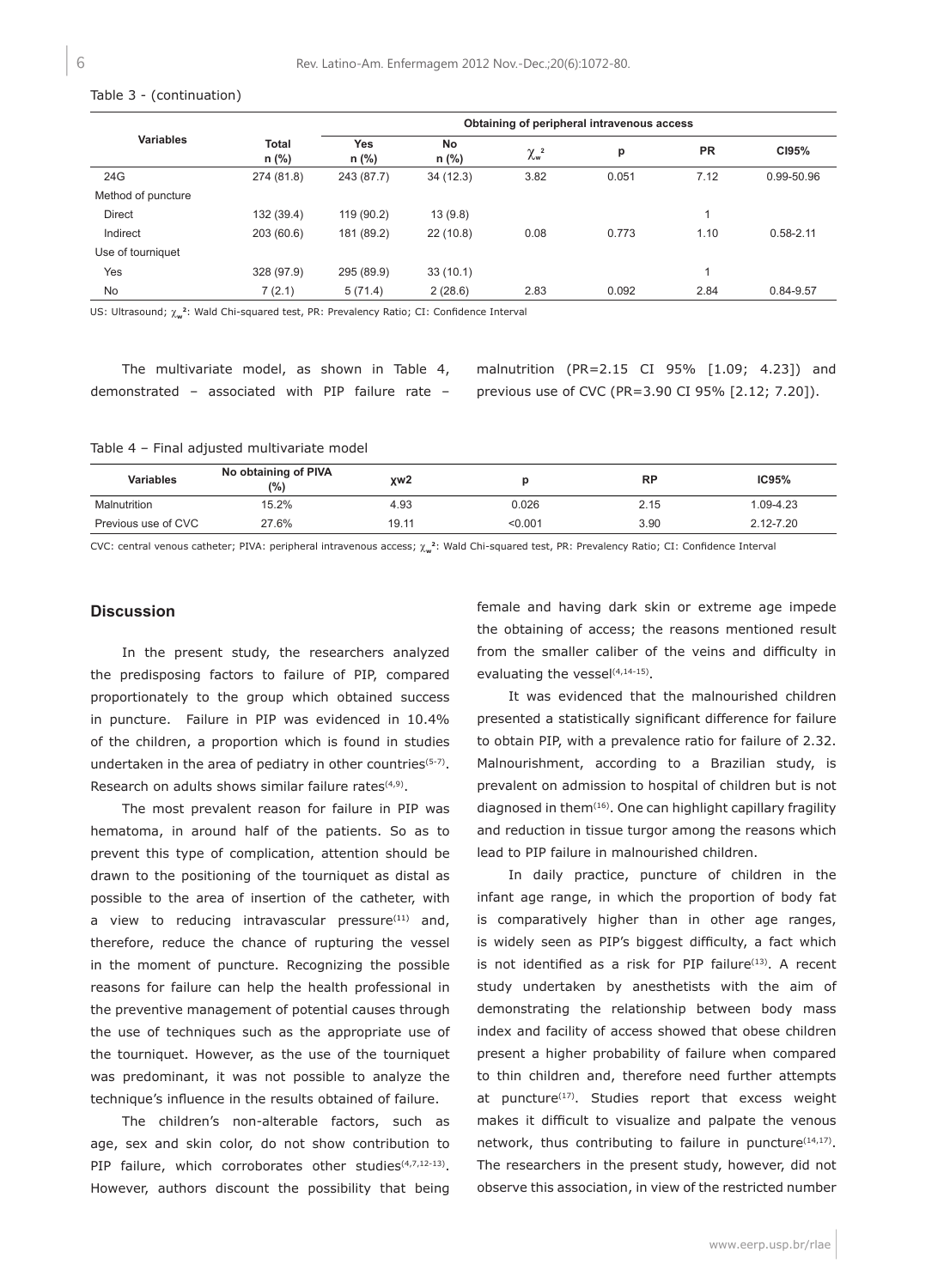of children with this characteristic, a factor which may have interfered in the result.

A positive case history for difficulty in PIP, evaluated by the nursing team, is shown to increase the risk of failure in PIP by a factor of approximately two and a half. Among these characteristics, prematurity, chronic illness, prolonged surgical treatment, prolonged peripheral IVT and the use of medications stood out. Authors cite that some of these conditions can impede success in the procedure $(4-5,7,14,18-19)$ . In the present study, however, the researchers did not identify which clinical condition was most significant, due to the high number of associations between the same for each child.

In terms of the planning of the nursing care practice in undertaking IVT, case history and patient history are fundamental to the collection of data when the child is admitted, as they support the subsequent stages of the nursing process<sup>(20)</sup>. This being so, it is important to value the children's hospital antecedents, and the antecedents of IVT, considering that these contain valuable information which allows the nurse to adopt the best conduct in partnership with the multidisciplinary team. The raising of data from parents and family members, as well as from the child's medical notes, is an indispensable source of information about the child's health history.

In relation to the variables related to previous IVT, it should be noted that the children who presented puncture failure had already been hospitalized before, had undergone IVT, and used PIC, but these situations did not associate statistically, or were marginal. However, a previous history of complications related to catheter use increased the risk of failure in the puncture attempt by 2.58 times. There is no evidence in the literature about the presence of previous complications in pediatric patients in relation to PIP failure. A study with adults hypothesizes that previous complications from catheter-use-related phlebitis harm the peripheral veins and increase the likelihood of the occurrence of future complications<sup>(21)</sup>. The recognition of this and other local complications, such as infiltration, are reasons for the removal of the catheter<sup> $(22-23)$ </sup>. It follows that the establishment of a new intravascular route for continuance of the therapy becomes necessary.

CVC is adopted under medical advice which takes various aspects into account. Among the reasons for CVC use, one should highlight difficulty identified in obtaining peripheral intravenous access. For the installation of a PICC line, on the other hand, the taking of the decision follows an inverse path, that is, it is necessary for there

past<sup> $(24)$ </sup>. The use of a centrally-placed catheter is more related with serious adverse events when compared to a PIC; it is necessary to identify methods and technology which promote greater effectiveness and possible use, for longer periods of time, of the peripheral route for insertion of catheters<sup> $(25)$ </sup>. In the present study, it was demonstrated that the previous use of CVC (PR=5.14) and PICC (PR=4.06) presented statistical significance for failure. Researchers have committed themselves to

to be a healthy peripheral vein for catheter introduction, which has not been the subject of failed attempts in the

collecting together technological innovations in the practice of puncture, among which the present study's authors emphasize the use of US. They point to the number of attempts at puncture, less time spent on the procedure, less redirecting of the catheter, and to patient satisfaction<sup>(5,7,9,13)</sup>. The present study did not identify a significant association between the use of US and success in PIP. The same was observed in relation to the preparation of the child for the procedure and to the caliber of the catheter used; the use of a tourniquet on the limb had marginal significance. It is possible that the various previous attempts may have guided the adaptation of the technique. It is worth emphasizing that the hospital ward where the study took place had trained and experienced pediatric nurses available, who carried out all the punctures.

When associated with the conditions which presented a significant difference in the proportion of failure in PIP, it was malnourishment and previous use of CVC which, together, most increased the probability of failure, of 2.15 and 3.90 times, respectively.

Thus, to guide the professionals involved to adopt behaviors which aim to prevent harm, it is essential to observe the dyad of factors – intrinsic and extrinsic – which predispose a child to failure in obtaining peripheral venous access.

#### **Conclusion**

The univariate analysis showed a statistically significant influence on failure from the variables: clinical history of difficulty in PIP, malnourishment, previous use of PICC, previous use of CVC, and antecedents of complications from IVT in the form of phlebitis and infiltration. When the set of variables was subjected to multivariate analysis, it was found that in relation to the children's characteristics, the most important variables for increase in the PIP failure rate were being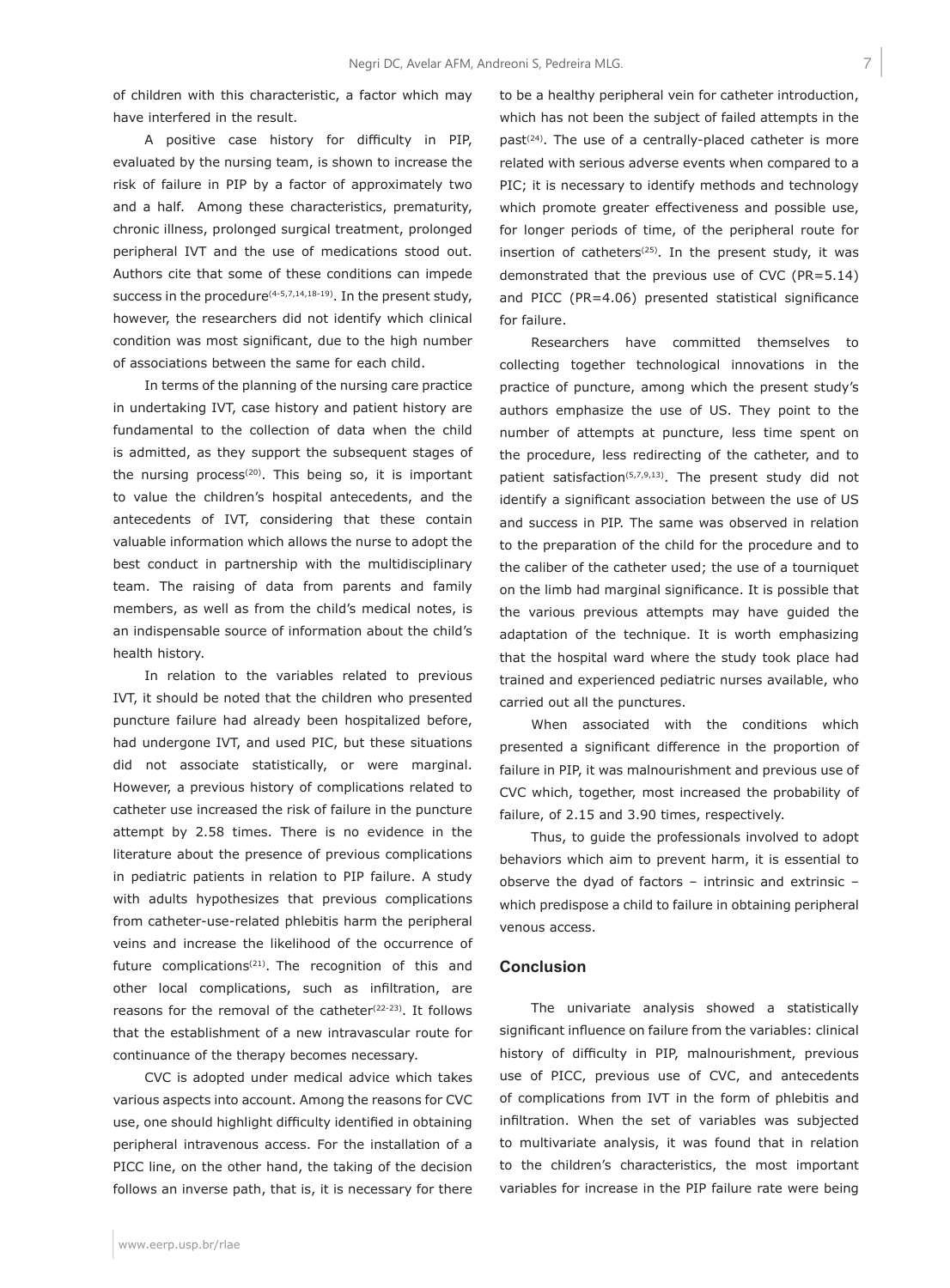malnourished and having previously received IVT by CVC.

It may therefore be concluded that the children who presented one or more of these characteristics or conditions presented a higher risk of failure in PIP, which constitutes important evidence for pediatric nursing care practice, highlighting the importance of identifying existing factors and conditions, as well as the previous experiences of the child submitted to peripheral intravenous therapy, with a focus on obtaining better results.

*Limitations of the study:* The fact that the study was carried out in a single center may be considered a limiting factor. The undertaking of further, multi-centric, research, so as to study populations of children with different characteristics, is relevant.

#### **Acknowledgement**

To the children and families who enabled the accomplishment of the research, the nursing and medical teams of the research institution.

### **References**

1. Zingg W, Pittet D. Peripheral venous catheters: an under-evaluated problem. Int J Antimicrob Agents. 2009;34(Suppl 4):S38-42.

2. Machado AF, Pedreira MLG, Chaud MN. Adverse events related to the use of peripheral intravenous catheters in children according to dressing regimens. Rev. Latino-Am. Enfermagem. 2008;16(3):362-7.

3. Larsen P, Eldridge D, Brinkley J, Newton D, Goff D, Hartzog T, Saad ND, Perkin R. Pediatric peripheral intravenous access: does nursing experience and competence really make a difference? J Infus Nurs. 2010;33(4):226-35.

4. Jacobson AF, Winslow EH. Variables influencing intravenous catheter insertion difficulty and failure: An analysis of 339 intravenous catheter insertions. Heart & Lung. 2005;34(5):345-359.

5. Doniger SJ, Ishimine P, Fox JC, Kanegaye JT. Randomized Controlled Trial of ultrasound – guided peripheral intravenous catheter placement versus traditional techniques in difficult – Access pediatrics patients. Pediatric Emergency Care. 2009;25(3):154-9. 6. Lininger RA. Pediatric peripheral IV insertion success rates. Pediatr Nurs. 2003;29(5):351-4.

7. Yen K, Riegert A, Gorelick MH. Derivation of the DIVA Score: A clinical prediction rule for the identification of children with difficult intravenous Access. Pediatric Emergency Care. 2008;24(3):143-7.

8. Milling JT, Rose J, Briggs WM, Birkhahn R, Gaeta TJ, Bove JJ, et al. Randomized, controlled clinical trial of point-of-care limited ultrasonography assistance of central venous cannulation: The third sonography outcomes assessment program (SOAP-3) trial. Crit Care Med. 2005;33(8):1764-9.

9. Constantino TG, Parikh AK, Satz WA, Fojtik JP. Ultrasonography-guided peripheral intravenous Access versus traditional approaches in patients with difficult intravenous Access. Annals Emergency Med. 2005;46(5):456-61.

10. Barros JD, Hirakata VN. Alternatives for logistic regression in cross-sectional studies: an empirical comparison of models that directly estimate the prevalence ratio. BMC Med Res Methodol. 2003;3:21.

11. Mbamalu D, Banerjee A. Metholds of obtaining peripheral venous Access in difficult situations. Postgrad Med F. 1999;75:459-462.

12. Lapostolle F, Catineau J, Garrigue B, Monmarteau V, Houssaye T, Vecci I, et al. Prospective evaluation of peripheral venous Access difficulty in emergency care. Intensive Care Med. 2007;33:1452-7.

13. Simhi E, Kachko L, Bruckheimer E, Katz J. A vein entry indication device for facilitating peripheral intravenous cannulation in children: a prospective, randomized, controlled Trial. Anesth Analg. 2008;107(5):1531-5.

14. Nikolaus AH. Clinical review: vascular Access for fluid infusion in children. Crit Care. 2004;8(6):478-84.

15. Roberge RJ. Venodilatation techniques to enhance venepuncture and intravenous cannulation. J Emergency Med. 2004;27(1):69–73.

16. Ferreira HS, França AOS. Evolução do estado nutricional de crianças submetidas à internação hospitalar. J Pediatric. 2002;78(6):491-6.

17. Nafiu OO, Burke C, Cowan A, Tutuo N, Maclean S, Tremper KK. Comparing peripheral venous Access between obese and normal weight children. Pediatric Anesthesia. 2010;20:172-6.

18. Blaivas M, Lyon M. The effect of ultrassound guidance on the perceived difficult of emergency nurse obtained peripheral IV Access. J Emerg Med. 2006;31(4):407-10. 19. Rauch D, Dowd D, Eldridge D, Mace S, Schears G, Yen K. Peripheral diffiuclt venous Access in children. Clin Pediatrics. 2009;48(9):895-901.

20. Cunha, SMB; Barros, ALBL. Análise de implementação da Sistematização da Assistência de enfermagem, segundo o Modelo Conceitual de Horta. Rev Bras Enferm. 2005;58(5):568-72.

21. Pettit J. Assesment of the infant with a peripheral intravenous device. Adv Neonatal Care. 2003;3(5):230-40.